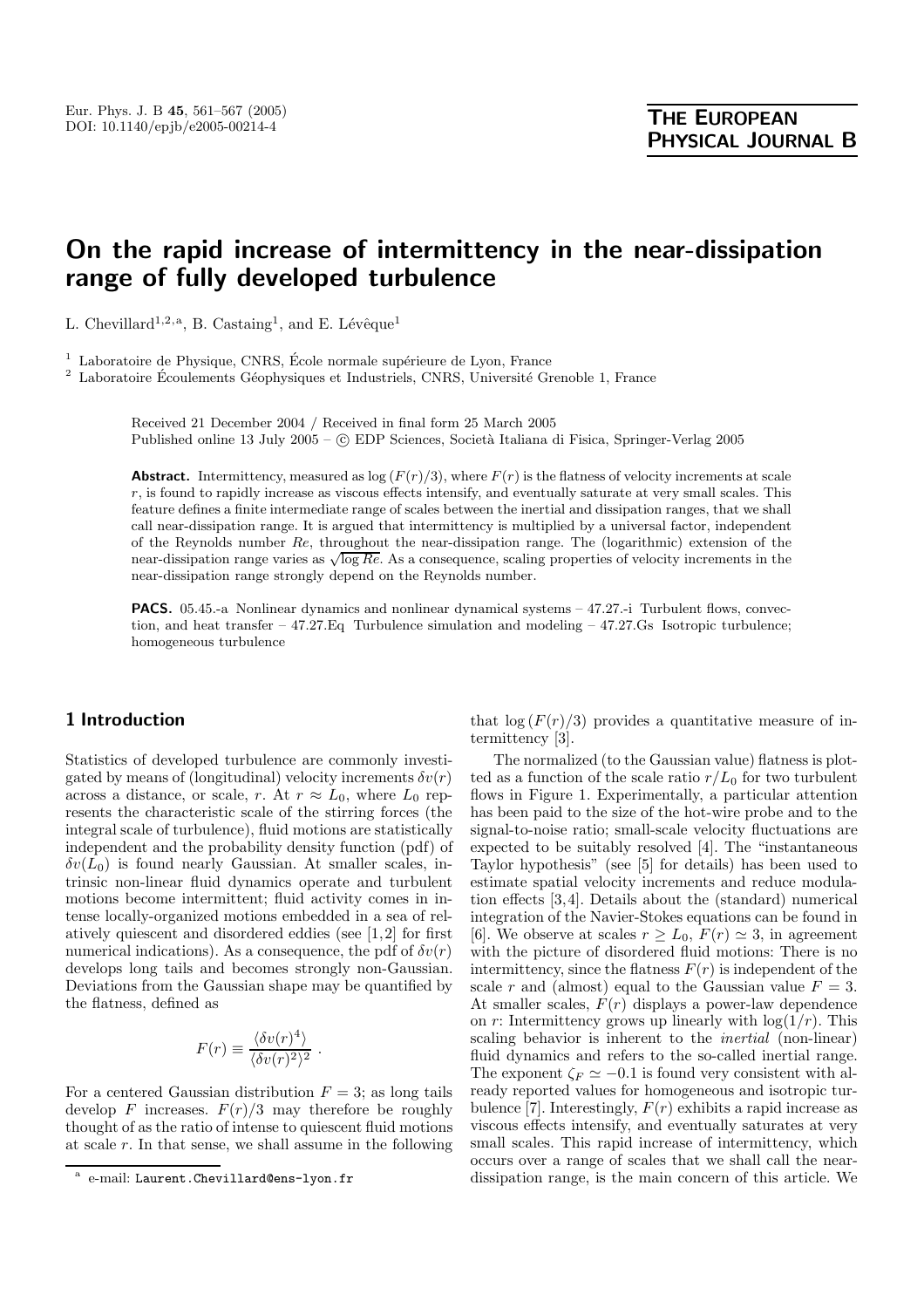shall here argue how intermittency in the near-dissipation range is related to the build-up of intermittency in the inertial range; the Reynolds-number dependence of this phenomenon will be also addressed.

There has been a considerable amount of works on intermittency in the inertial range (see [9] for a review). Dissipation-range intermittency has received much less attention. In 1967, Kraichnan conjectured "unlimited intermittency" for the modulus of velocity Fourier modes at very high wavenumbers [12]. Although no proof was explicitly established for the Navier-Stokes equations, Frisch and Morf provided in 1981 strong mathematical arguments (occurrence of complex-time singularities) [3] in support of Kraichnan's conjecture. Following a previous study carried out by Paladin and Vulpiani in 1987 [13], Frisch and Vergassola suggested in 1991 that multifractal (local) exponents h of velocity increments,  $\delta v(r) \sim r^h$ , are successively turned-off as viscous effects intensify [14]: As the scale  $r$  decreases, only the strongest fluctuations (low  $h$ ) survive while the others are extinguished by the viscosity. This mechanism reinforces the contrast between intense and quiescent motions, and thus provides a phenomenological explanation for the increase of intermittency in the near-dissipation range. However, as the remaining intense motions concentrate on a smaller and smaller fraction of the volume, this approach again predicts "unlimited intermittency" for the velocity increments  $\delta v(r)$ , in the limit of vanishing scale r.

As mentioned above, our experimental and numerical data indicate that intermittency, measured by the flatness of velocity increments, does exhibit a blow up in the beginning of the dissipation range but eventually saturates in the far-dissipation range. At this point, it should be mentioned that a spurious limitation of intermittency may stem from a lack of accuracy (or resolution) in velocity measurements or numerical simulations. However, a special care has been taken here to reduce this effect [4]. In the following, we will argue that the observed saturation of intermittency is not an artefact, but refers to some peculiar properties of turbulence at very small, dissipative scales.

# **2 A multiplicative cascade description of intermittency**

In the present study, the issue of intermittency in the dissipation range is reconsidered. The saturation of the flatness in the limit of vanishing scale  $r$  is recovered by assuming that the velocity field is smooth (regular) in quiescent-flow regions (as already suggested in [15,16]):  $\delta v(r)$  is not zero but behaves as r in these regions;  $\delta v(x, r) \approx r \partial_x v(x)$ . This key assumption is here recast in a multiplicative approach of velocity-increment statistics along scales, as brought forward by Castaing et al. in [17]. We shall then demonstrate that it is possible to gain quantitative results, without ad hoc parameters, on dissipative-range intermittency: The amplification of intermittency in the near-dissipation range and the extension of the near-dissipation range are explicitly estimated as a function of the Reynolds number.

The build-up of intermittency along the whole range of excited scales is related to the distortion of the pdf of  $\delta v(r)$ . In order to account for this distortion, let us formally introduce a random independent *multiplier*  $\beta(r/L_0)$ , connecting the statistics of  $\delta v(r)$  at scales r and  $Ln:$ 

$$
\delta v(r) = \beta(\frac{r}{L_0}) \times \delta v(L_0) \quad \text{for } r \le L_0 . \tag{1}
$$

The integral scale  $L_0$  is taken as the reference scale. Equation (1) should be understood in the statistical sense, i.e., the pdf of  $\delta v(r)$  equals the pdf of  $\beta(r/L_0) \times \delta v(L_0)$  (see [18] for a Markovian description). The multiplier  $\beta(r/L_0)$ is considered as a positive random variable. This approach therefore restricts to  $|\delta v(r)|$  or to the symmetric part of the pdf of  $\delta v(r)$ ; the skewness effects are beyond the scope of the present description.

From equation (1), it can be established that

$$
P_r(\delta v) = \int G_{r,L_0}(\log \beta) P_{L_0}(\frac{\delta v}{\beta}) \frac{d \log \beta}{\beta} ,
$$

where  $P_r$  and  $G_{r,L_0}$  denote respectively the pdf of  $\delta v(r)$ and of  $\log \beta(r/L_0)$ . The pdf of  $\delta v(L_0)$  may be considered as Gaussian, as mentioned in the introduction. Once  $P_{L_0}$ is known,  $P_r$  is fully determined by  $G_{r,L_0}$ .

The so-called propagator kernel  $G_{r,L_0}$  [4,17,19,20] is characterized by the whole set of coefficients  $C_n(r/L_0)$ , defined by the expansion

$$
\langle (\beta(\frac{r}{L_0}))^p \rangle = \exp\left(\sum_{n=1}^{\infty} C_n(\frac{r}{L_0}) \frac{p^n}{n!}\right) \quad \text{for all } p. \tag{2}
$$

By construction,  $C_n(r/L_0)$  is the *n*th-order cumulant of the random variable  $\log \beta(r/L_0)$ . For our purpose, we shall only focus on the first two cumulants: The mean

$$
C_1(\frac{r}{L_0}) \equiv \langle \log \beta(\frac{r}{L_0}) \rangle \tag{3}
$$

and the variance

$$
C_2(\frac{r}{L_0}) \equiv \langle \log^2 \beta(\frac{r}{L_0}) \rangle - \langle \log \beta(\frac{r}{L_0}) \rangle^2 . \tag{4}
$$

Experimentally, higher-order cumulants of  $\log \beta(r/L_0)$ are found very small compared to  $C_1(r/L_0)$  and  $C_2(r/L_0)$ [19,20]. This motivates our main interest in the mean and variance of  $\log \beta(r/L_0)$  [21]. However, the exact shape of the propagator kernel  $G_{r,L_0}$  is not relevant for the following analysis: Our arguments apply to the mean and the variance but does not require  $G_{r,L_0}$  being Gaussian. This point should be unambiguous. We shall demonstrate that considering the mean and the variance of  $G_{r,L_0}$  is valuable in order to describe the amplification of intermittency in the near-dissipation range.

What can be said about  $C_1(r/L_0)$  and  $C_2(r/L_0)$ ? First of all, it is straightforward to get from equation (1) and equation  $(2)$ :

$$
\langle |\delta v(r)|^p \rangle = K_p \sigma^p \exp \left( \sum_{n=1}^{\infty} C_n \left( \frac{r}{L_0} \right) \frac{p^n}{n!} \right)
$$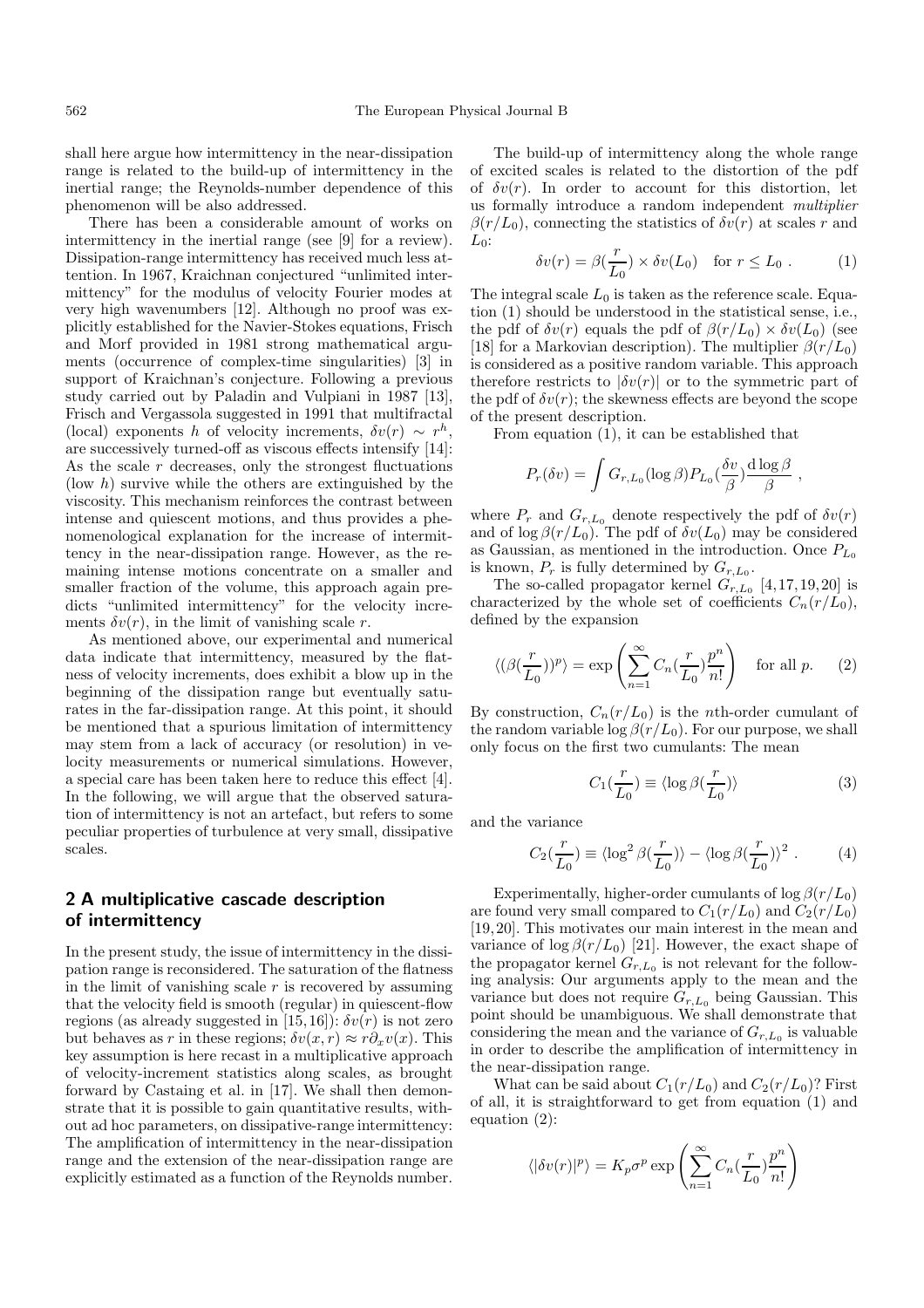by assuming that  $\delta v(L_0)$  is a zero-mean gaussian variable of variance  $\sigma^2$  (i.e.,  $\langle |\delta v(L_0)|^p \rangle = K_p \sigma^p$ ).

– In the inertial range,

$$
\langle |\delta v(r)|^p \rangle = K_p \sigma^p \left(\frac{r}{L_0}\right)^{\zeta_p} . \tag{5}
$$

This is the *postulate* of universal power-law scalings [9,22]. It follows that  $C_1(r/L_0)$  and  $C_2(r/L_0)$  behave as linear functions of  $\log(r/L_0)$ :

$$
C_1(\frac{r}{L_0}) = c_1 \log(\frac{r}{L_0})
$$
 and  

$$
C_2(\frac{r}{L_0}) = c_2 \log(\frac{r}{L_0})
$$
 in the inertial range, (6)

where  $c_1$  and  $c_2$  are universal constants [19]. The departure from the Kolmogorov's linear scaling law  $\zeta_p = p/3$  is directly related to  $c_2 < 0$ :

$$
\zeta_p = c_1 p + c_2 \frac{p^2}{2} + \cdots
$$

In our framework, the build-up of intermittency (along the inertial range) is related to the increasing width of  $G_{r,L_0}$ with the decreasing scale  $r$ , stating that the second-order cumulant  $C_2(r/L_0)$  increases as r decreases.

– In the far-dissipative range, velocity increments are proportional to the scale separation  $r$ , which leads to

$$
C_1(\frac{r}{L_0}) = \log(\frac{r}{L_0}) + C_1^{\text{diss.}}
$$
 and  

$$
C_2(\frac{r}{L_0}) = C_2^{\text{diss.}}
$$
 in the far-dissipation range.

The constants  $C_1^{\text{diss.}}$  and  $C_2^{\text{diss.}}$  a priori depend on the Reynolds number, here defined as

$$
R_e = \frac{\sigma L_0}{\nu},\tag{7}
$$

where  $L_0$  is the integral scale pointed out by equation (6), σ denotes the standard deviation of  $\delta v(L_0)$  and ν is the kinematic molecular viscosity.

– Finally, the inertial-range and far-dissipation-range behaviors of  $C_1(r/L_0)$  and  $C_2(r/L_0)$  match in the neardissipation range. We will see that this matching is (very) peculiar.

#### **3 The near-dissipation range**

Following Paladin and Vulpiani [13], one considers that viscous effects at a given scale r only affect the fluctuations of  $\delta v(r)$ , for which the *local Reynolds number* is smaller than a certain constant  $R_{\star}$ . In the classical phenomenology of turbulence  $R_*$  is fixed to unity [9], but for our purpose,  $R_*$  is kept as an empirical constant.

In our multiplicative cascade framework, the previous hypothesis writes

$$
\frac{\sigma\beta(\frac{r}{L_0})r}{\nu}\leq R_*.
$$



Fig. 1. Scale dependence of the flatness of longitudinal velocity increments for two different turbulent flows: (solid line) a turbulent jet  $(R_{\lambda} = 380)$  [8] and (dashed line) a direct numerical simulation  $(R_{\lambda} = 140)$  [6]. The control parameter  $Re_{*}$ is defined as  $Re/R_*$ , where  $Re$  denotes the (usual) Reynolds number; the empirical constant  $R_* \approx 56$  [10,11]. Appendix A is devoted to the (modified) Reynolds number  $Re_*$ .



**Fig. 2.** Sketch of the distortion of the pdf of log  $\beta(r/L_0)$  along scales  $r$ , respectively in the inertial, near-dissipation and fardissipation ranges. The width of the pdf increases rapidly when crossing the near-dissipation range from right to left; with decreasing scale r.

This condition is equivalent to

$$
\beta(\frac{r}{L_0})Re_*\left(\frac{r}{L_0}\right) \le 1 ,\qquad (8)
$$

where Re<sup>∗</sup> denotes the (modified) Reynolds number

$$
Re_* \equiv \frac{R_e}{R_*} \ . \tag{9}
$$

The subscript "∗" indicates that  $R_*$  is not a priori equal to unity; this point is clarified in the Appendix A.

The propagator kernel  $G_{r,L_0}$  is sketched in Figure 2 for various scales  $r$  (the integral scale  $L_0$  is fixed) as a function of  $\log(\beta Re_* r/L_0)$ :  $G_{r,L_0}$  moves from right to left as the scale r decreases. At a given scale r, fluctuations  $\beta(r/L_0)$ which satisfy equation (8) undergo dissipative effects. As viscosity strongly depletes these affected fluctuations, a significant stretching of the *left* tail of  $G_{r,L_0}$  is expected (see Fig. 2). Viscous effects then lead to a strong distortion of  $G_{r,L_0}$ ; a significant increase of  $C_2(r/L_0)$  follows. This argument provides a qualitative explanation of the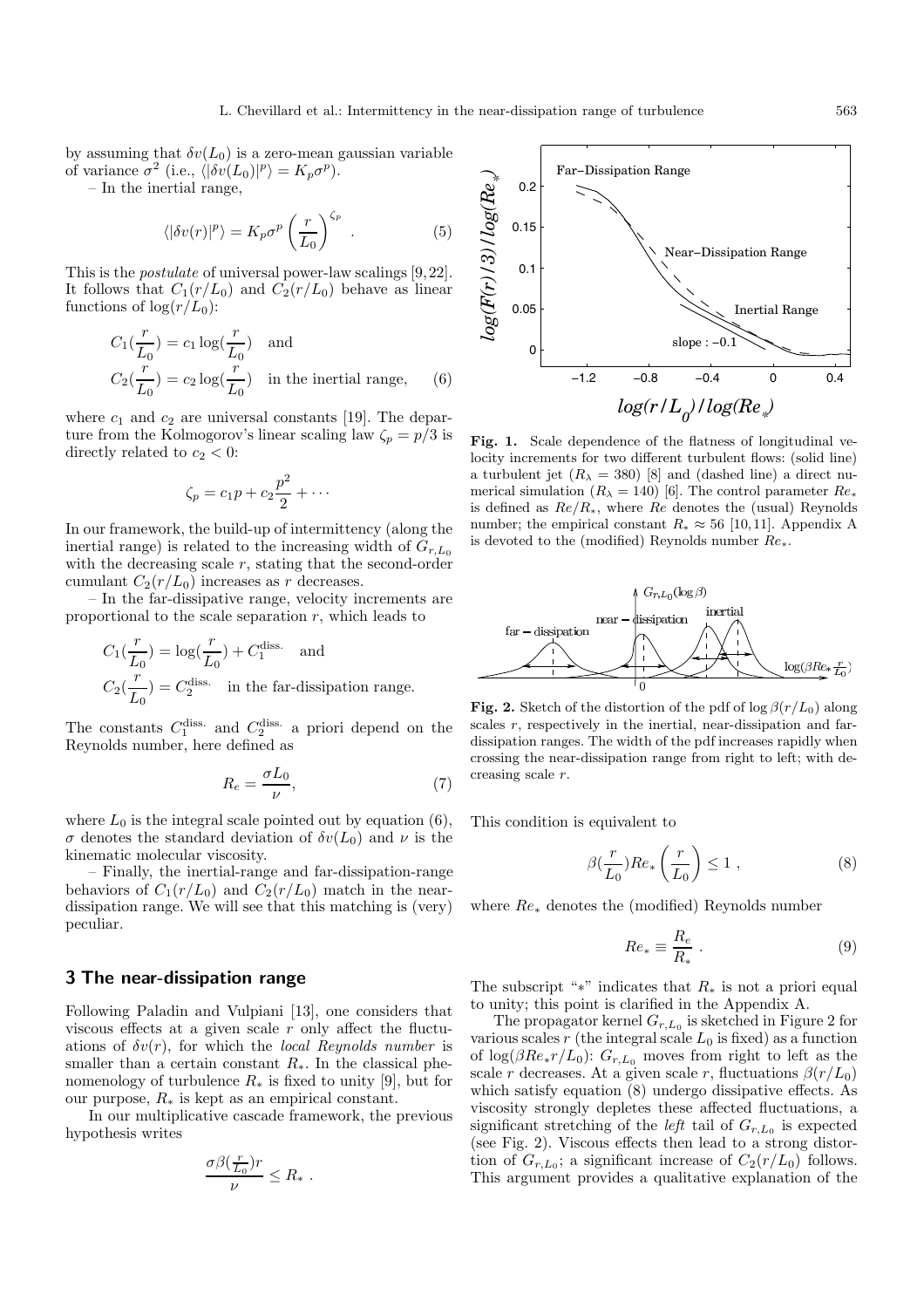

**Fig. 3.** The near-dissipation range is given by  $\eta$ - <  $r$  <  $\eta$ +. The characteristic scales  $\eta^+$  and  $\eta^-$  are defined by equations (10) and (11): The scale  $\eta^+$  may be viewed as the smallest limiting scale for which the propagator  $G_{r,L_0}$  is not affected by viscous effects; only non-linear dynamics prevail at  $r > \eta^+$ . The scale  $\eta^-$  may be viewed as the largest limiting scale for which the propagator  $G_{r,L_0}$  does not undergo non-linear effects; only viscous dynamics prevail at  $r < \eta$ <sup>-</sup>.

increase of intermittency due to (non-uniform) viscous effects. Within this picture, the near-dissipation range may be viewed as the range of scales  $r$  marked by the entering of  $G_{r,L_0}$  in the viscous domain, and the leaving of  $G_{r,L_0}$ from the inertial domain (see also Fig. 3).

In order to pursue a more quantitative analysis, an explicit definition of the near-dissipation range is required. To do so, let us introduce the two characteristic scales  $\eta_+$ and  $\eta$ <sub>-</sub> (see Fig. 3) given respectively by

$$
C_1(\frac{\eta_+}{L_0}) + \log(Re_* \frac{\eta_+}{L_0}) = \sqrt{C_2(\frac{\eta_+}{L_0})}
$$
 (10)

and 
$$
C_1(\frac{\eta_-}{L_0}) + \log(Re_* \frac{\eta_-}{L_0}) = -\sqrt{C_2(\frac{\eta_-}{L_0})}
$$
. (11)

According to our previous considerations,  $\eta_+$  may be seen as the scale marking the entering of  $G_{r,L_0}$  in the viscous domain, and  $\eta$  as the scale marking the leaving of  $G_{r,L_0}$ from the inertial domain. In other words,  $\eta_ < r < \eta_+$ may be considered as the near-dissipation range; this will be our (explicit) definition.

It is natural to match the inertial-range and dissipation-range behaviors of  $C_1(r/L_0)$  at the characteristic scale  $\eta$ , for which the propagator kernel, approximately centered around its mean value, extends equally over the inertial and viscous domains (see Figs. 2 and 3). This statement writes

$$
\left\langle \log\left(\beta(\frac{\eta}{L_0}) Re_*\left(\frac{\eta}{L_0}\right)\right)\right\rangle = 0 \ ,
$$

and yields

$$
C_1(\frac{\eta}{L_0}) + \log(Re_* \frac{\eta}{L_0}) = 0.
$$

By assuming that the intermittency correction on  $c_1$  is very small, so that  $c_1 \approx 1/3$  according to Kolmogorov's theory [22], one obtains that  $\eta$  coincides with the notorious Kolmogorov's scale  $\eta_K$ , based on the modified Reynolds number Re∗:

$$
\eta = \eta_K = L_0 (Re_*)^{-3/4} . \tag{12}
$$

Furthermore,  $C_1^{\text{diss.}} = 1/2 \log Re_*$ . From equations (10),  $(11)$  and  $(12)$ , it follows

$$
\frac{\sqrt{C_2(\frac{\eta_+}{L_0})}}{\sqrt{C_2(\frac{\eta_-}{L_0})}} = \frac{\frac{4}{3}\log(\frac{\eta_+}{L_0}) + \log Re_*}{-2\log(\frac{\eta_-}{L_0}) - \frac{3}{2}\log Re_*} = \frac{\frac{4}{3}\log(\frac{\eta_+}{\eta})}{2\log(\frac{\eta_-}{\eta_-})},
$$

and by considering that  $G_{\eta_-,\underline{L}_0}$  results from the distortion of Gη+,L<sup>0</sup> , one obtains (see Appendix B for a *kinematic* proof)

$$
2\sqrt{C_2(\frac{\eta_+}{L_0})} \approx \frac{4}{3}\log(\frac{\eta_+}{\eta_-})\tag{13}
$$

and

$$
2\sqrt{C_2(\frac{\eta_-}{L_0})} \approx 2\log(\frac{\eta_+}{\eta_-})\ .\tag{14}
$$

These results finally yield  $\log(\eta_+/\eta) = \log(\eta/\eta_-)$  and

$$
\eta = \sqrt{\eta_+\eta_-}~.
$$

In logarithmic coordinates the dissipative scale  $\eta$ , given by equation (12), lies at the center of the near-dissipation range:  $\eta$  separates the inertial range and the fardissipation range, as originally proposed by Kolmogorov. This is a first result concerning the near-dissipation range.

## **4 The amplification law**

From the above computation, one can derive the "amplification law"

$$
C_2(\frac{\eta_-}{L_0}) = \frac{9}{4} C_2(\frac{\eta_+}{L_0}), \qquad (15)
$$

which characterizes the increase of intermittency in the near-dissipation range. The 9/4 factor relies on the (reasonable) approximation that  $c_1 \approx 1/3$ . This does not mean at all that intermittency is ignored in our approach; it is just assumed here that the value of the parameter  $c_1$ , entering in the description, can be considered very close to its Kolmogorov value. Anyhow, the same reasoning could be pursued by keeping  $c_1$  as a free parameter. In that case, the multiplicative factor would express as  $4/(1+c_1)^2$ . Experimentally, one finds  $c_1 = 0.37 \pm 0.01$  [17].

Interestingly, the amplification of intermittency in the near-dissipation range is universal, independent of the (very high) Reynolds number. Let us also remark that this "amplification law" may serve as a useful benchmark for the (experimental or numerical) resolution of the finest velocity fluctuations; one should be able to differentiate (true) viscous damping and spurious filtering (see [23] for such a debate).

## **5 A unified picture of intermittency**

At very high Reynolds number,  $\sqrt{C_2(r/L_0)}$  becomes negligible compared to  $log Re_*$  in the near-dissipation range. It follows from equation (10), (11) and the "amplification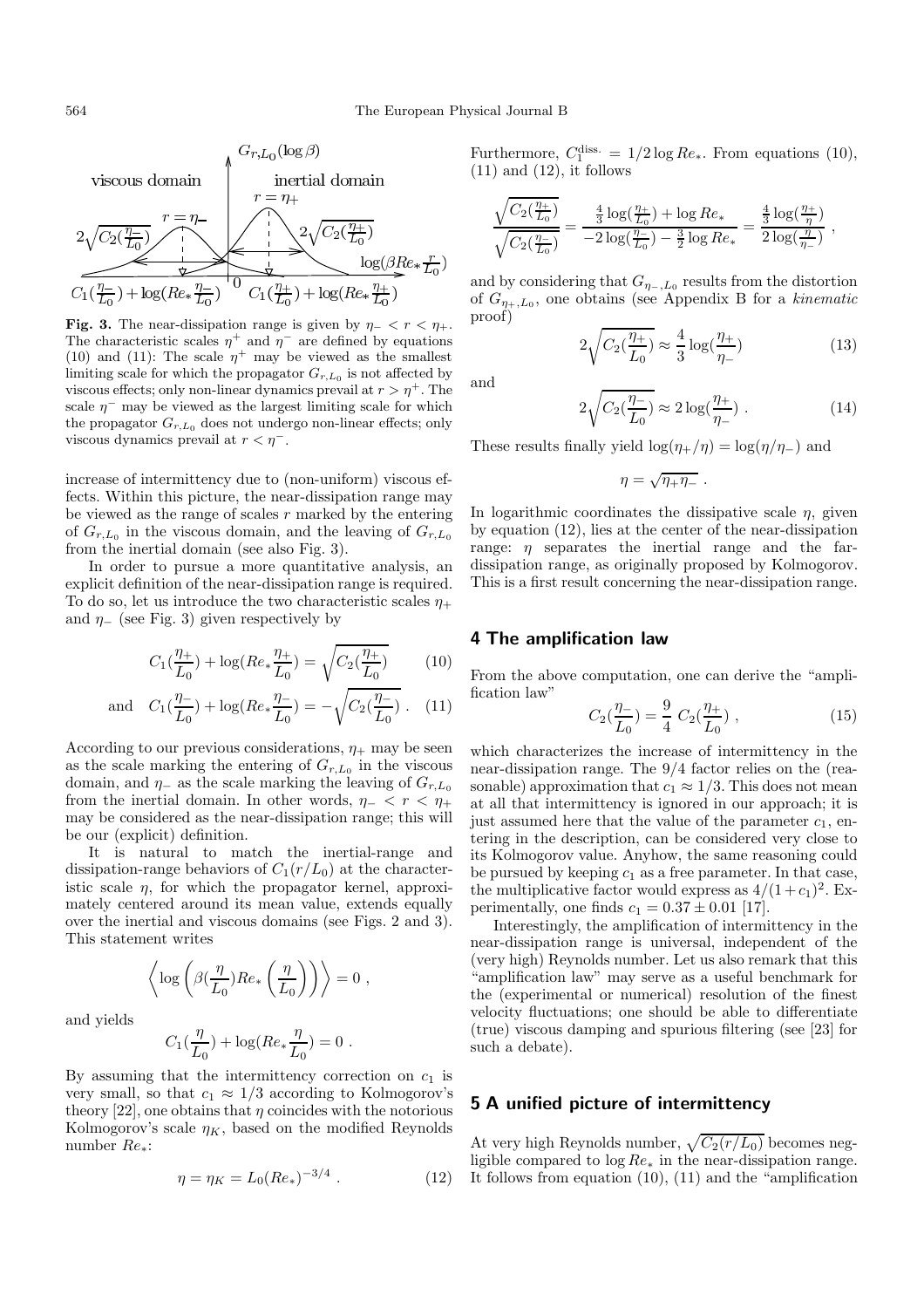

**Fig. 4.** Scaling behavior of  $C_2(r/L_0)$  for the turbulent jet and the numerical simulation. In the inertial range,  $C_2(r)$  =  $c_2 \log(r/L_0)$  with  $c_2 \approx -0.025$ . The two dissipative scales  $\eta_+$ and  $\eta$ <sub>-</sub>, defined by equations (10) and (11), are indicated for both flows. The "amplification law" between  $C_2(\eta_-/L_0)$  and  $C_2(\eta_+/L_0)$  is very well satisfied. We observe also that the Kolmogorov's dissipative scale  $\eta$ , given by equation (12), lies approximatively at the center of the near-dissipation range:  $\eta-$  <  $r$  <  $\eta$ +.

law" that  $\eta_+ \approx \eta_- \approx \eta$  at leading order in log  $Re_*$ . This yields

$$
C_2(\frac{\eta_-}{L_0}) - C_2(\frac{\eta_+}{L_0}) \propto \log Re_*
$$
  
and 
$$
C_1(\frac{\eta_-}{L_0}) - C_1(\frac{\eta_+}{L_0}) \approx -\frac{2}{3}\log(\frac{\eta_+}{\eta_-})
$$
  
with 
$$
\log(\frac{\eta_+}{\eta_-}) \propto \sqrt{\log Re_*}.
$$
 (16)

These behaviors are sketched in Figure 5. One obtains that the (logarithmic) extension of the near-dissipation range ( $\sim \sqrt{\log Re_*}$ ) becomes negligible compared to the extension of the inertial range ( $\sim$  log  $Re_*$ ). This is consistent with the tendency observed in Figures 1 and 4. At this point, it should be emphasized that  $\eta_+$  can not be assimilated to the Taylor's microscale  $\lambda$ . Indeed,  $\log(\eta_+/\eta) \propto$  $\sqrt{\log Re_*}$  while on the contrary  $\log(\lambda/\eta) \propto \log Re_*$ .

Velocity increments follow a log-infinitely divisible law [24,25] in the inertial range, since all cumulants are proportional to a same function of the scale —  $C_p(r/L_0)$  =  $c_p \log(r/L_0)$  for all  $p \to$  but this log-infinitely divisibility can not pertain in the near-dissipation range, according to the sketch in Figure 5.

Intermittency has been related to  $log(F(r)/3)$  in the beginning. Using equation (1), one can derive the exact equation

$$
\log\left(\frac{F(r)}{3}\right) = \sum_{p\geq 2} C_p(\frac{r}{L_0}) \left(\frac{2^{2p}}{p!} - \frac{2^{p+1}}{p!}\right),\qquad(17)
$$



**Fig. 5.** Sketch of the scaling behavior of  $C_1(r/L_0)$  and  $C_2(r/L_0)$  at high Reynolds number.

where  $C_p(r/L_0)$  is the p-th order cumulant of log  $\beta(r/L_0)$ . At leading order, this yields

$$
\log\left(\frac{F(r)}{3}\right) = 4C_2(\frac{r}{L_0}) + \cdots, \qquad (18)
$$

which suggests that  $\log(F(r)/3)$  and  $C(r/L_0)$  should behave in a very comparable way. Figure 1 and Figure 4 are indeed very similar. One may thus consider that  $C_2(r/L_0)$ provides an alternative measure of intermittency, less intuitive than  $\log (F(r)/3)$  but physically more tractable (as demonstrated by this study). A specific test of equation (18) is provided in Figure 6.

Before concluding this study, let us mention that it is quite direct to generalize the previous analysis to N-order velocity increments:

$$
\delta^{(1)}v(r) = v(x+r) - v(x),
$$
  

$$
\delta^{(2)}v(r) \equiv v(x+r) - 2v(x+\frac{r}{2}) + v(x), \text{ etc.}
$$

Inertial-range scalings  $\langle |\delta^{(N)}v(r)|^p \rangle \sim r^{\zeta_p}$  are preserved (as argued in [19]) but  $\langle |\delta^{(N)}v(r)|^p \rangle \sim r^{Np}$  in the far-dissipative range. As a result, the definition of the near-dissipation is unchanged but the "amplification law" becomes

$$
C_2^{(N)}\left(\frac{\eta_-}{L_0}\right) = \frac{9}{4} \left(\frac{(N+1)}{2}\right)^2 C_2^{(N)}\left(\frac{\eta_+}{L_0}\right). \tag{19}
$$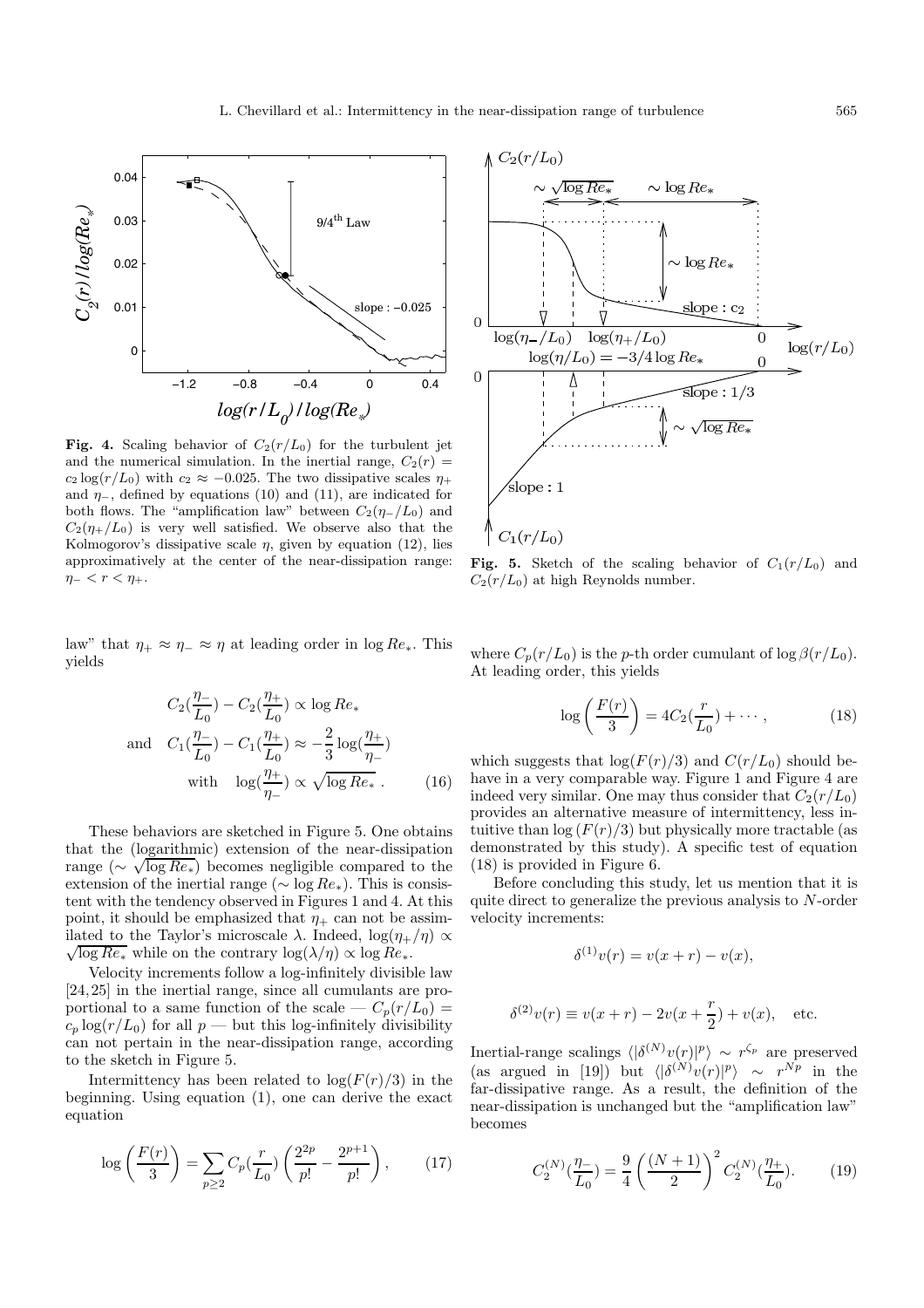

**Fig. 6.** We observe that equation (18) is well satisfied in the inertial range (for the turbulent jet and the numerical simulation). A small departure is observed at small scales, when viscous effects intensify. This departure may be attributed to the growing of cumulants of order  $p \geq 3$ , neglected in equation (18).

The amplification factor depends on the order  $N$  of the velocity increment. This feature allows us to discriminate the inertial range and the near-dissipation range: Inertialrange scalings do not depend on N, while on the opposite, near-dissipation-range scalings depend drastically on N. Finally, the amplification factor in equation (19) diverges with N, tending toward Kraichnan's view of unlimited intermittency (for the fluctuations of velocity Fourier modes) as  $N \to \infty$  [12].

# **6 Conclusion**

A unified picture of velocity-increment intermittency, from the integral scale to the smallest (excited) scales of motion, is proposed. It is explicitly stated how far-dissipation range and inertial-range intermittencies match in the neardissipation range. Especially, a universal "amplification law" determines how intermittency of velocity gradients is linked to the build-up of intermittency in the inertial range. The results are found in good agreement with our experimental and numerical observations.

Beyond these precise results, this study indicates that there are some peculiar and interesting physics around the Kolmogorov's dissipative scale of turbulence. Such issue may be of great importance, for instance, in the modelling of mixing properties of turbulence, which mainly rely on the behavior of gradient fields [26].

Finally, we would like to insist on the fact that this description leads to predictive results which could be used as tests for the suitable resolution of (very) small-scale fluctuations, to distinguish "probe effects" and true viscous damping. Relations between this study and the so-called property of *Extended Self-Similarity* [27] should deserve some interests as well.

We thank C. Baudet, A. Naert, B. Chabaud and coworkers for providing us the experimental data. We are grateful to J.-F. Pinton and A. Arneodo for critical comments. Numerical simulations were performed on a IBM SP3 supercomputer at the CINES, Montpellier (France).

# **Appendix A: The (modified) Reynolds number Re***<sup>∗</sup>*

The empirical constant  $R_{\ast}$ , which is abusively fixed to unity in the classical phenomenology of turbulence [9], may be linked to the Kolmogorov's constant  $c_K$  (see [28] and references therein).

In Kolmogorov's 1941 theory,  $c_K$  can be defined through the second-order velocity structure function:

$$
\langle (\delta v(r))^2 \rangle = c_K \langle \epsilon \rangle^{2/3} r^{2/3} ,
$$

where  $\langle \epsilon \rangle$  denotes the mean dissipation rate. Here, intermittency corrections are obviously omitted. By the use of equation (5), one can write

$$
\langle (\delta v(r))^2 \rangle = \sigma^2 \left(\frac{r}{L_0}\right)^{2/3}
$$

which yields

$$
c_K = \frac{\sigma^2}{\langle \epsilon \rangle^{2/3} L_0^{2/3}} \ . \tag{A.1}
$$

,

In this *monofractal* description, the near-dissipation range is degenerate and reduces to the Kolmogorov's scale  $\eta_K$ . The second-order moment of velocity gradient expresses as

$$
\langle (\partial_x v)^2 \rangle = \frac{\langle (\delta v(\eta_K))^2 \rangle}{(\eta_K)^2} . \tag{A.2}
$$

By assuming homogeneous and isotropic turbulence, the mean dissipation rate writes  $\langle \epsilon \rangle = 15\nu \langle (\partial_x v)^2 \rangle$ . By combining the equation (A.1) and (A.2), together with the definition of  $\eta_K$  given by equation (12), one gets

$$
c_K = \left(\frac{R_*}{15}\right)^{2/3}
$$
 or  $R_* = 15c_K^{3/2}$ . (A.3)

Equation (A.3) indicates that  $R_*$  is eventually much greater than unity. Following [10], the empirical value  $R_* \approx 56$  corresponds to  $c_K \approx 2.4$ . This value is in good agreement with experimental and numerical estimations  $c_K \approx 2$  [28].

# **Appendix B: Kinematic proof of equations (13) and (14)**

We provide a kinematic proof of equations (13) and (14) with the help of Figure 7:

— on the one hand, one derives from equation (10) that the distance

$$
x_A - x_{A'} = 2\sqrt{C_2(\frac{\eta_+}{L_0})}.
$$